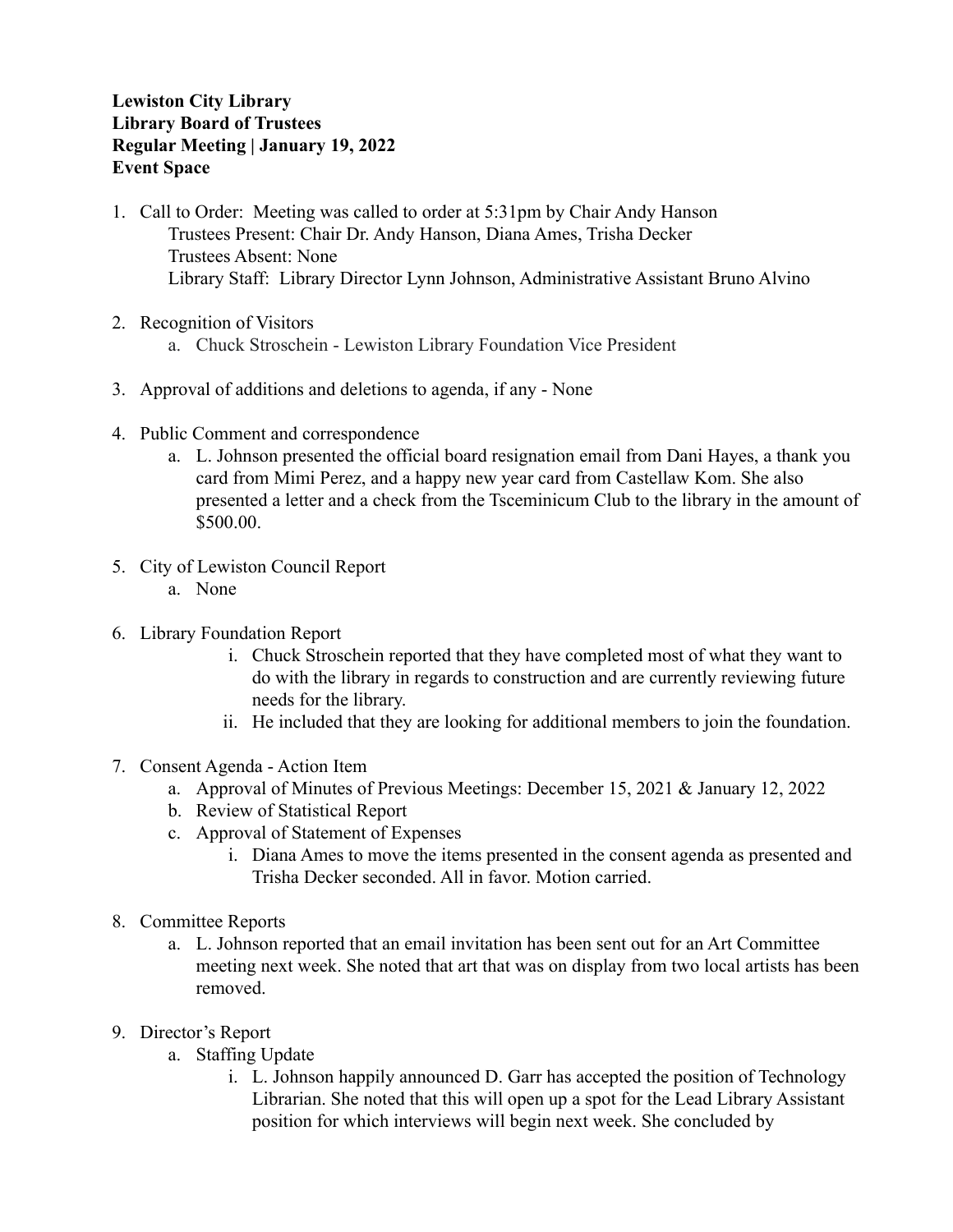mentioning that there are a couple of members who will be going on FMLA leave soon.

- b. Public Internet System Hardware Replacement Timeline
	- i. L. Johnson reported that she has been reviewing the public internet hardware to determine what the plan should be for upcoming replacement. She included that she met with our current vendor and a ICFL staff member to get more information for determining end of support and end of life for the equipment.
- c. Facilities Update
	- i. L. Johnson commented that a leak was reported in the Youth Services office which is directly below the roof plate on the Rooftop Gallery. She said she immediately reached out to Mangum for them to follow up on this issue. L. Johnson also included that the maglock door feature is still having issues with random locking and unlocking throughout the day.
- d. Out of Service Area Patrons
	- i. L. Johnson reported that the Valnet Directors have been in discussions regarding working on an out of service area patron type and card fee. Lynn said she plans to work on preparing a policy for the board to review at a later time and that a public hearing would be necessary to establish a fee.
- e. Donation Received
	- i. L. Johnson reported that the library received a donation of \$1,000 from the estate of John Cadez who is a family member of a library volunteer.
- f. Professional Development
	- i. L. Johnson stated that she has noticed an increase in stress levels from staff and has been in contact with the City Human Resources Department to see what type of stress management class staff could be offered. There is also discussion of a Valnet Library Partners day long training which staff would take part in.
- 10. Unfinished Business
	- a. Request for Funds from Foundation for Rooftop Project Action Item
		- i. Diana Ames moved to request the funds from the foundation in the amount of \$14,364.03 and Trisha Decker seconded. All in favor. Motion carried.
	- b. Approval of Moving Funds from Trust to Capital Cash Account Action Item
		- i. Trisha Decker motioned to move \$14,364.03 from the trust to the capital cash account and Diana Ames seconded the motion. All in favor. Motion carried.
	- c. Approval of Rooftop Construction Project Expenses Action Item
		- i. Trisha Decker motioned to approve the Rooftop construction project expenses to Castellaw Kom in the amount of \$14,364.03 and Diana Ames seconded the motion. All in favor. Motion carried.
	- d. Library Governing Document Rewrite in Regards to Change of City Leadership Action Item
		- i. Inclement Weather Policy
		- ii. Library Board of Trustees Bylaws
		- iii. Personnel Policy
			- 1. Diana Ames moved to approve the governing documents as presented and Trisha Decker seconded. All in favor. Motion carried.
	- e. Security & Fire Monitoring Contracts Action Item